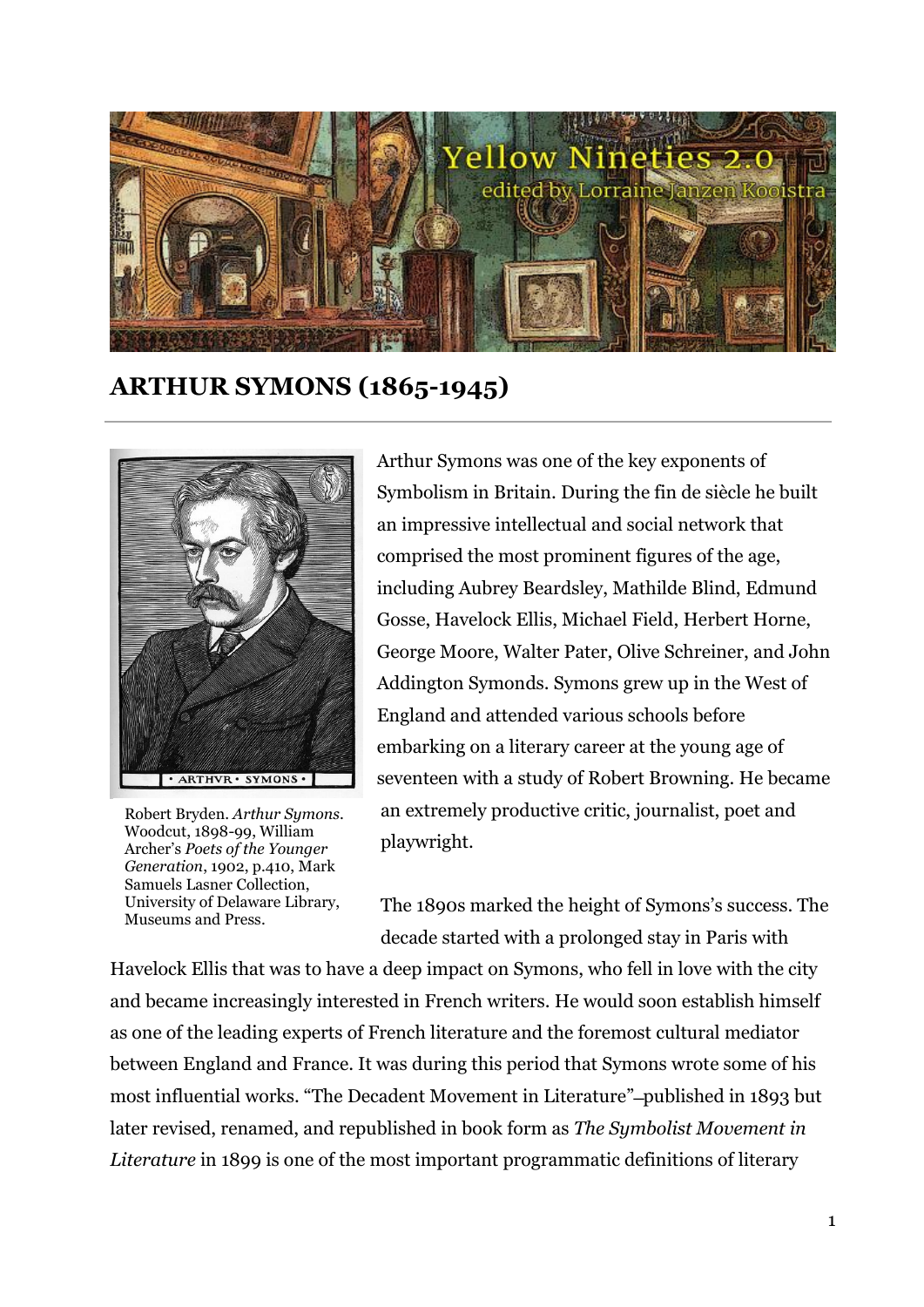modernity in late-nineteenth-century criticism. Symons introduced British readers to new trends in French-language writing represented by Maurice Maeterlinck, Paul Verlaine and Stéphane Mallarmé, among others. The shift in the title from "Decadence" to "Symbolism" is significant as, during the nineties, Symons would try to distance himself from Decadence – which had acquired undesirable connotations especially after Oscar Wilde's trials – while essentially holding on to its aesthetic principles.

His early criticism and his prose style show the influence of Pater, who advised Symons that he should dedicate himself to the art of prose writing rather than poetry – the same advice he had offered to the young Wilde. Highly though he held Pater's opinion, Symons disregarded this advice. In the early 1890s he came into contact with the Rhymers' Club, where he made the acquaintance of Ernest Dowson, Lionel Johnson, Richard Le Gallienne and W. B. Yeats. Symons developed an individual style in verse, clearly inspired by the French authors he knew so well. His poetry, in collections like *Silhouettes* (1892) and *London Nights* (1895), celebrates modernity, artificiality and the experience of urban life; it expresses interest in sin and guilt, eroticism and the fleeting nature of pleasure. Other favourite themes are *mise-en-scène*, performance and theatricality, actresses, dancers, and popular entertainment. Symons was an enthusiastic theatregoer and drama reviewer. He was also fascinated with the music hall and, before his marriage to Rhoda Bowser in 1901, became sexually involved with a ballet dancer named Lydia.

Symons contributed poetry to the first and third volumes of *The Yellow Book* but he is more closely associated with its rival publication *The Savoy*, the Symbolist illustrated magazine. Symons was the editor of *The Savoy* for its entire run of one year (1896), during which time he worked closely with Beardsley, who was the arts editor of the magazine, and Leonard Smithers, who was its publisher.

Symons suffered a mental breakdown in 1908 but he soon resumed his incessant activity, publishing extensively before his death in 1945. After his illness, though, Symons led a more retiring life. He was not in touch with the new literary trends that were developing in those years, and much of his late work consists in fact of revisions to earlier material. Symons's work is often seen as a bridge between late-Victorian writing and the new modernist aesthetics of the early twentieth century represented by